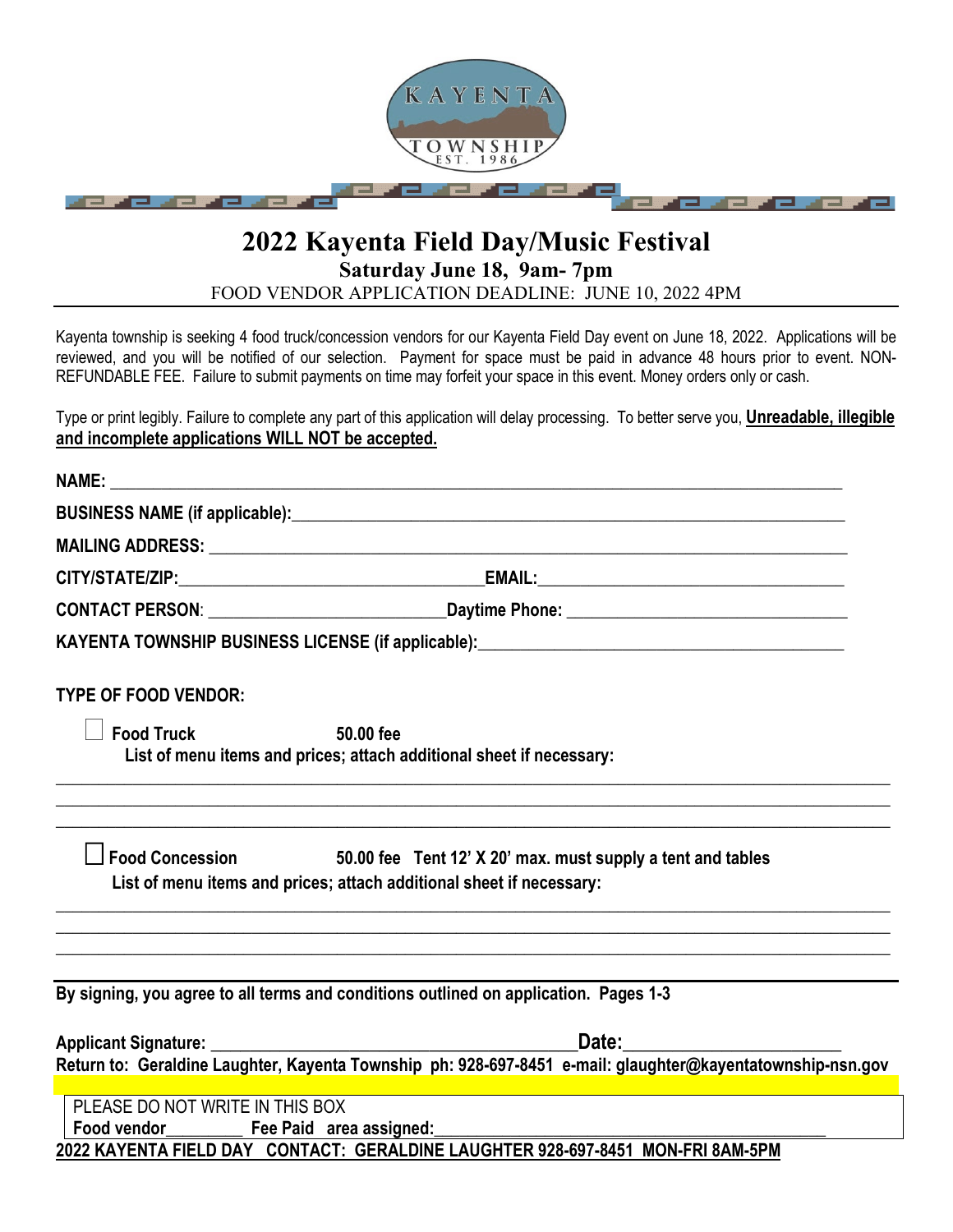## KAYENTA FIELD DAY FOOD VENDOR APPLICATION GUIDELINES **2022 KAYENTA FIELD DAY CONTACT: GERALDINE LAUGHTER 928-697-8451 MON-FRI 8AM-5PM**

## **GENERAL INFORMATION**:

- The information gathered for this application has been compiled to serve as a guide. The Kayenta Township assumes NO responsibility for errors or omissions.
- Any questions you may have about any prevailing statute, code or rules and regulations of any prevailing government body should be directed to the appropriate agency or the Kayenta Township.
- It is recommended that children not be allowed to accompany exhibitors while setting up before, during and after the Event operating hours.

#### **HOURS OF OPERATION: Set-up 8am to 9am event time: 9am-3pm Saturday**

- All vendors are to remain open until the close of each days event approx. 3:00pm on Saturday Option to extend hours during the duration of the music festival.
- Township is not responsible for any loss/theft of property.

## **SET-UP SCHEDULE:**

- Concessionaires may begin to move into their assigned spaces beginning Prior to the event between 8:00am and 9:30am.
- **In the event the concessionaire fails to occupy his/her booth or space by this time, your application will be forfeited and booth/space will be available immediately to next person on waiting list.**
- Please park in designated area only. **Vehicles in violation will be towed without prior warning and at owner's expense.**
- **Electricity and water are not available, you are recommended to accommodate your concession and dispose of waste properly-Do not dispose on-site or you will be cited.**
- **Vehicles are not allowed in the vending area. Designated parking area noted.**

#### **BUILDING AND STRUCTURE REQUIREMENTS:**

- The Kayenta Township will not build self-contained booths or allow self-contained booths, NO exceptions. All concessionaire/exhibitors will supply their own materials and appliances. Activities must be confined to the space assigned to each concessionaire/exhibitor. **Under no circumstances shall self-contained concessionaires exceed the length of their assigned spaces, unless approved by the Coordinator**. All portable structures are to be constructed, arranged, maintained and operated to avoid unseen danger to the lives and safety of its occupants and Event patrons.
- Sales people and demonstrators are prohibited from operating and extending their activities outside the concession property in such a way to being a nuisance or to interfere with the public or other concessionaires. Structure must be made of fire resistant materials. Random checks will be conducted to ensure availability of a Fire Extinguisher.
- The Kayenta Township reserves the right to reject any concession/exhibit if the above restrictions are not observed and if the concession will be hazardous or dangerous to other concessionaires/exhibitors or the Public.
- Trailer units are acceptable only if they are of an approved concession designed. All units shall be free of debris from gathering underneath the Unit.
- All Food Concessioners must display red food handlers card for selling food.

#### **EQUIPMENT:**

Machinery in motion must be located safely inside exhibitor's space with adequate safeguards.

## **HEALTH PERMIT:**

**•** All food trucks and food vendors must have a food handlers permit for all on-site of concession prior to set-up at EVENT. All Food trucks and food vendors MUST DISPLAY permit at site and visible to all. Vendors will not be able to set up if the promoter does not have the certification on posted.

## **NN COVID-19 health orders to be followed and enforced.**